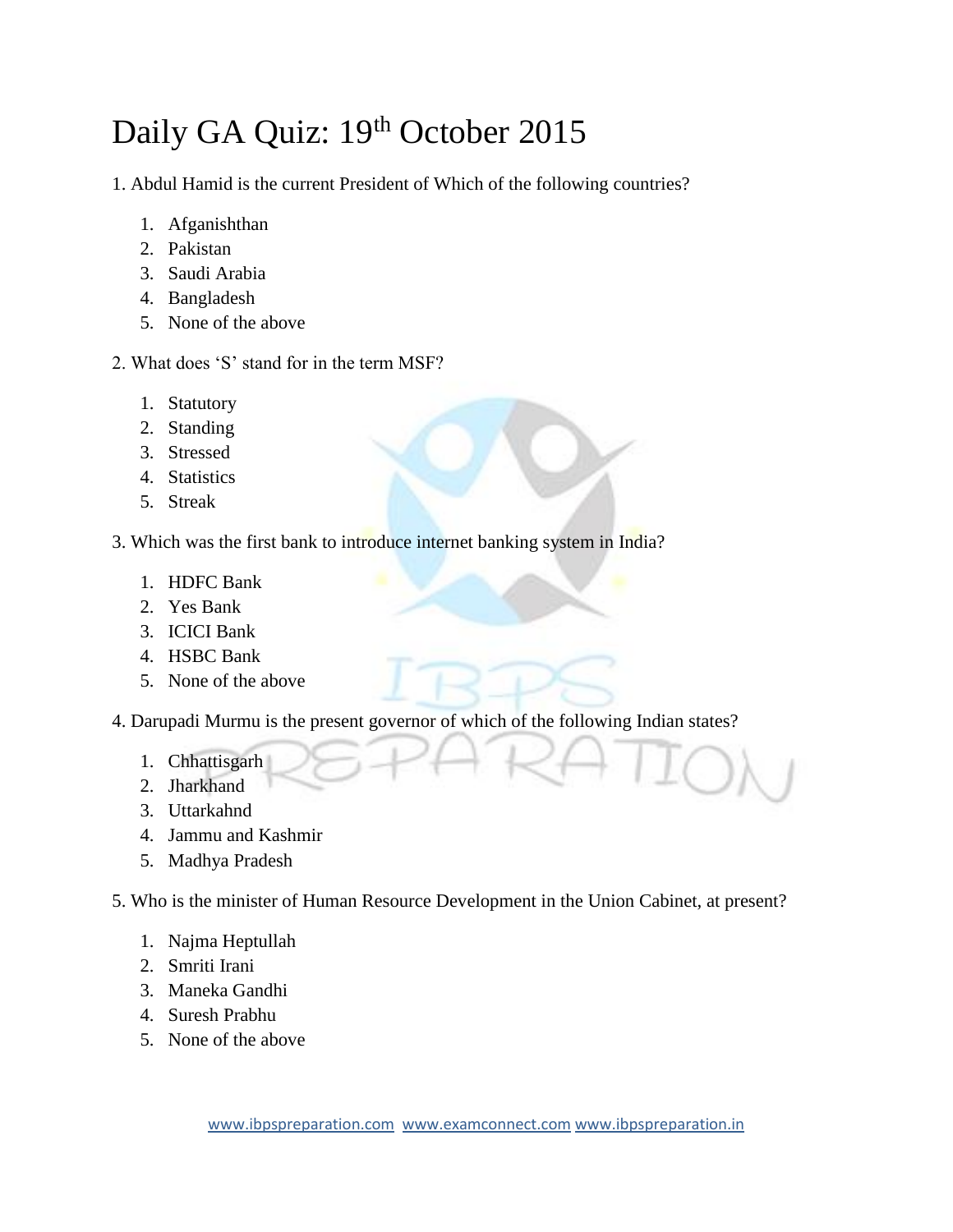6. What is the minimum age required for an individual to join the Pradhan Mantri Suraksha Bima Yojana?

- 1. 10 years
- 2. 14 years
- 3. 18 years
- 4. 21 years
- 5. 8 years

7. According to the report of World Bank, which of the following states has recently become the topmost one in implementing Business Easing measures effectively in the state?

- 1. Gujarat
- 2. Madhya Pradesh
- 3. Andhra Pradesh
- 4. Uttar Pradesh
- 5. Rajasthan

8. "Relationship beyond Banking" is the tagline of which of the following Indian banks?

- 1. Bank of Maharashtra
- 2. Bank of Baroda
- 3. Indian Bank
- 4. Bank of India
- 5. Indian Overseas Bank
- 9. Som is the official currency of which of the following countries?
	- 1. Kazakhstan
	- 2. Turkmenistan
	- 3. Kyrgyzstan
	- 4. Uzbekistan
	- 5. Mongolia

10. India has, in September, 2015, signed Mutual Legal Assistance Treaty regarding civil and commercial matters with which of the following countries?

- 1. Oman
- 2. Chad
- 3. Sudan
- 4. Nigeria
- 5. Germany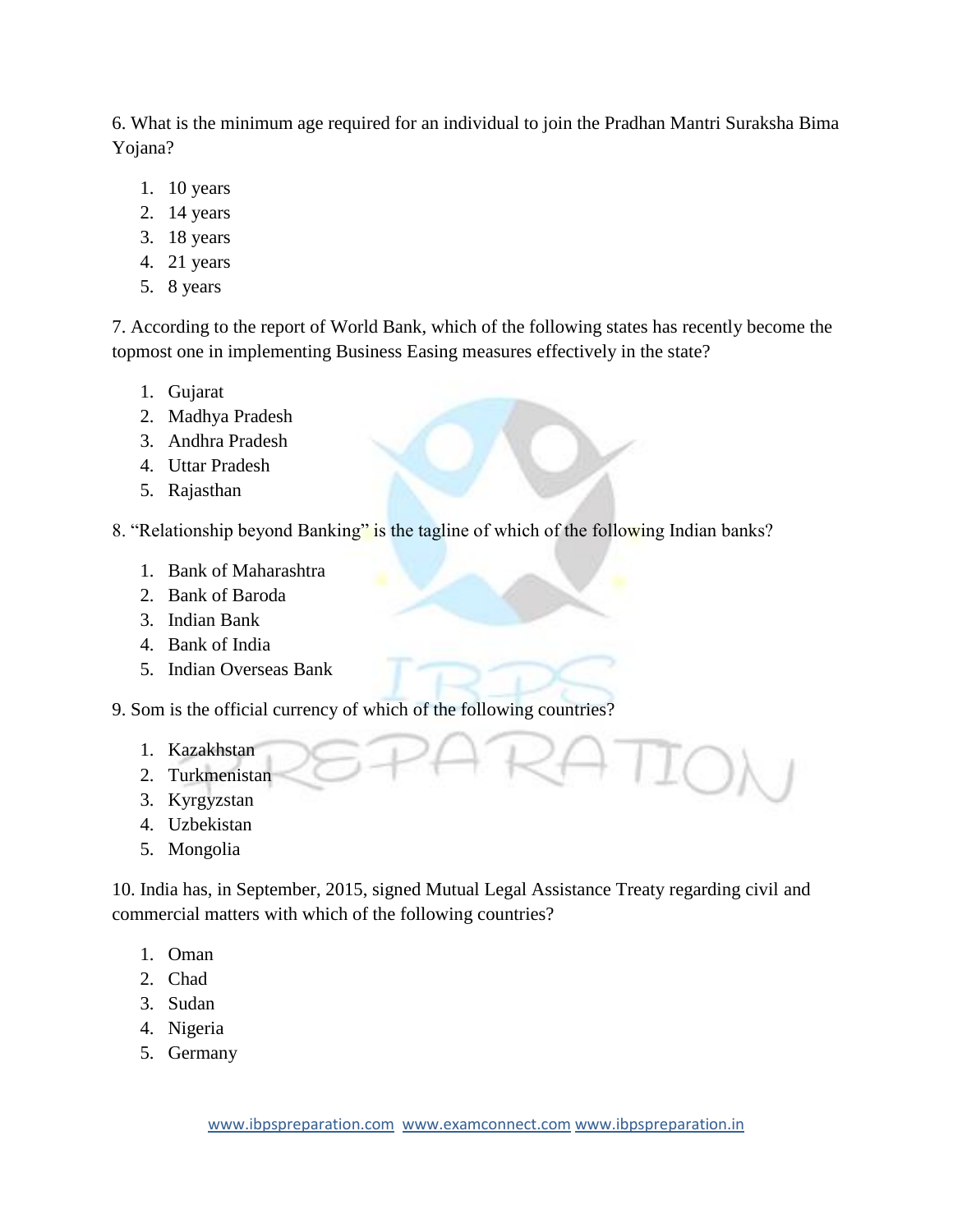11. Which of the following financial institutions was established in India to help develop the Export-import sector in India?

- 1. IDBI Bank
- 2. SIDBI
- 3. IL & FS
- 4. EXIM Bank
- 5. MUDRA Bank

12. Who is the present vice chairman of NITI Ayog?

- 1. Arvind Panagariya
- 2. Sindhushree Khullar
- 3. Narendra Modi
- 4. T Haque
- 5. Ramesh Mishra
- 13. Which of the following days is celebrated every year as the National Science Day?
	- 1. February 25
	- 2. February 26
	- 3. February 27
	- 4. February 28
	- 5. None of the above

14. India is going to chair the meeting of G20 in the year –

- 1. 2016
- 2. 2017
- 3. 2018
- 4. 2020
- 5. 2019

15. Recently, Shanti Swarup Bhatnagar Prizes were distributed by the Government of India. These prizes are given for exemplary contribution in the field of –

- 1. Administration
- 2. Arts
- 3. Science
- 4. Acting
- 5. Media